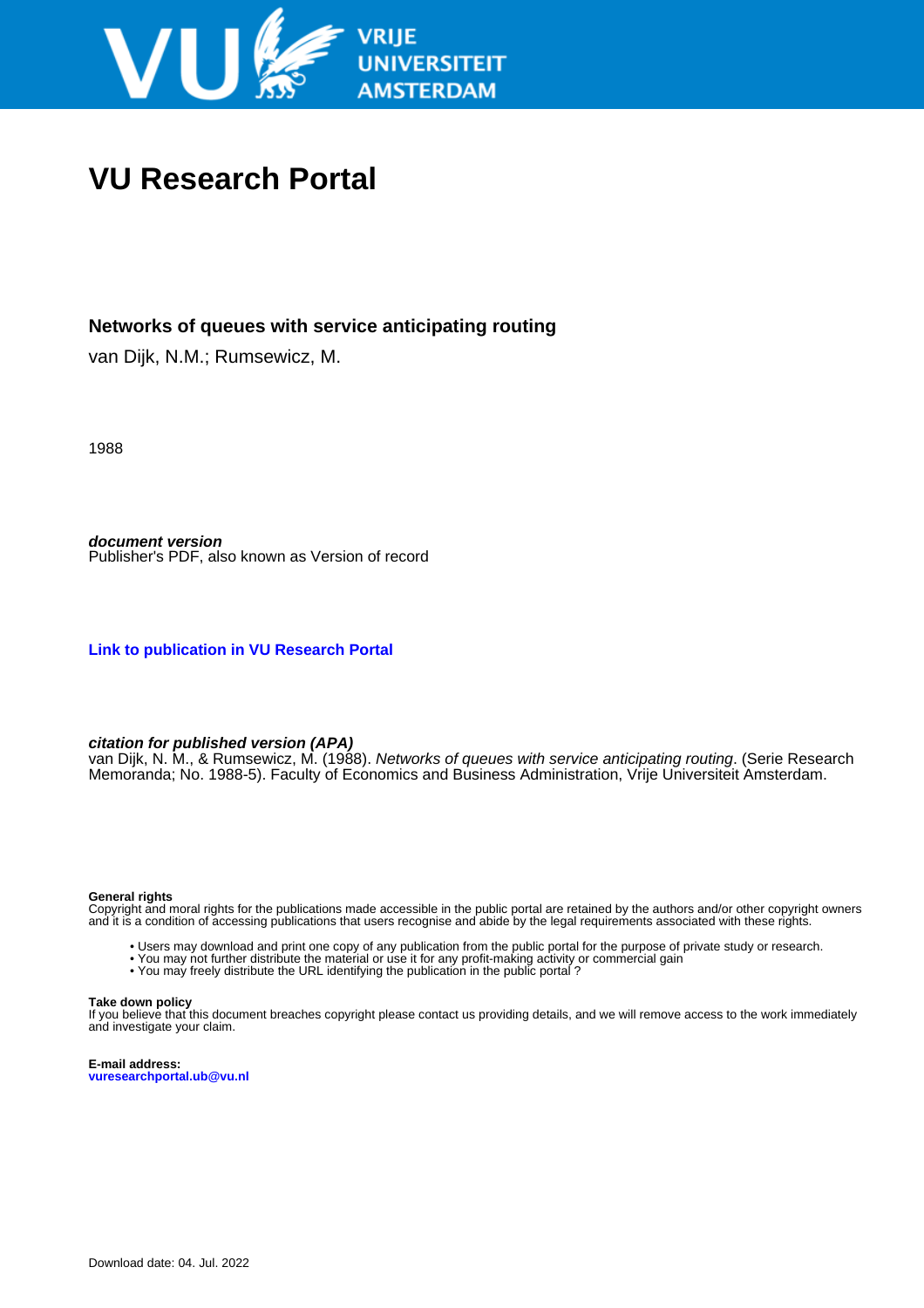05348.-

 $\mathbf{E}\mathbf{T}$ 

 $1988$ 

 $\delta$ 

# **SERIE RESEARCH MEMORANDA**

NETWORK OF QUEUES WITH SERVICE ANTICIPATING ROUTING

> N.M. van Dijk M. Rumsewicz

Researchmemorandum 1988-5 Feb. '88

**VRIJE UNIVERSITEIT** FACULTEIT DER ECONOMISCHE WETENSCHAPPEN **EN ECONOMETRIE** AMSTERDAM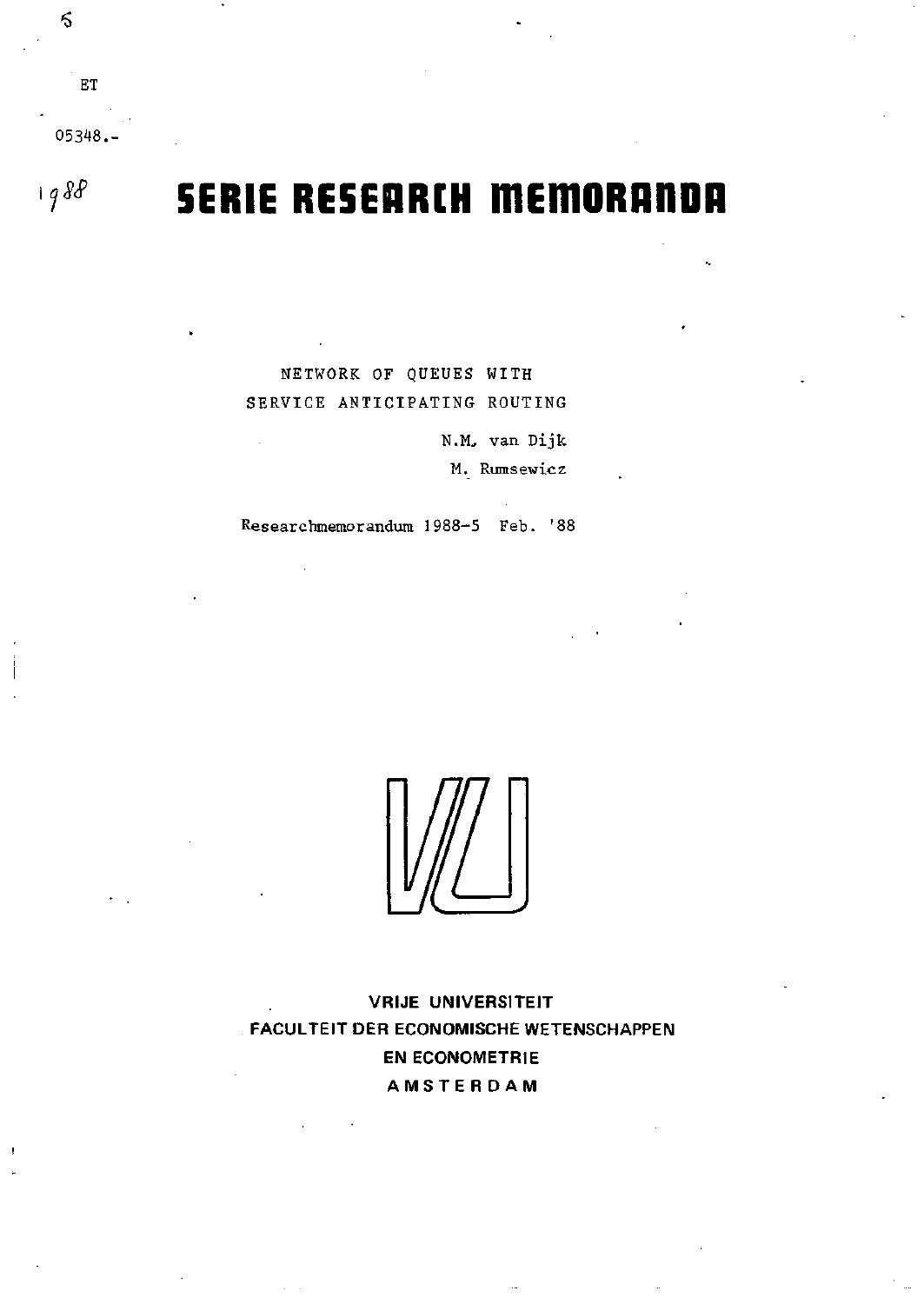## **NETWORKS OF QUEUES WITH SERVICE ANTICIPATING ROUTING**

Nico M. van Dijk\*f and Michael Rumsewicz\*\*

#### Abstract

Queueing networks are studied with general service requirements and routing depending upon the next required service time. A non-standard product form expression is obtained that averages out dependencies of routing and service times.

### **Keywords**

#### NETWORKS OF QUEUES, ANTICIPATING ROUTING, PRODUCT FÖRM

Free University, Amsterdam, The Netherlands

This paper has been written during a visit to the University of Adelaide.

**\*\*** University of Adelaide, South Australia

1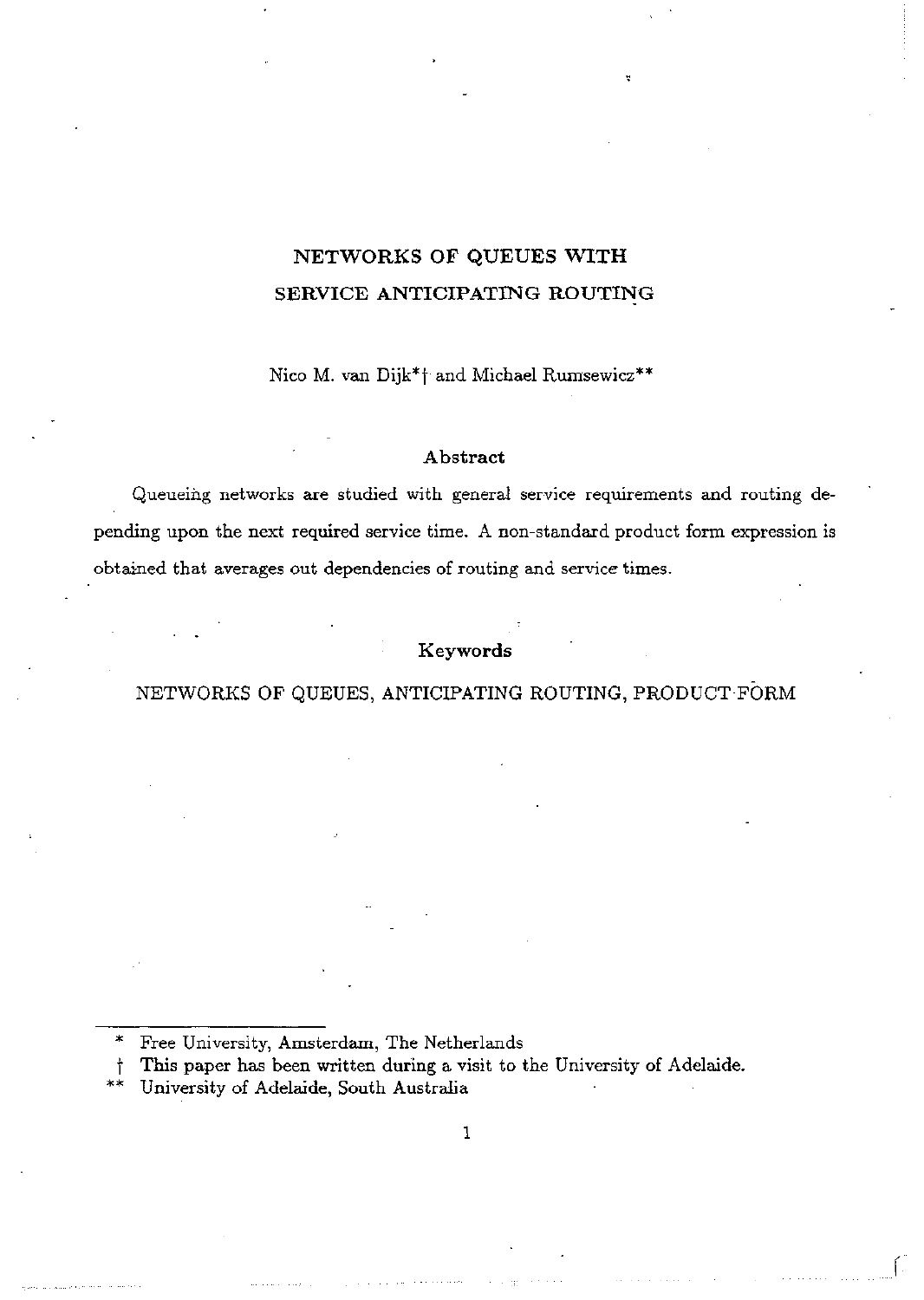#### **1. Introduction**

Motivated by Jackson's historical product form results (c.f. Jackson (1957)), queueing networks have been extensively studied over recent decades in applications areas such as telecommunications, computer performance evaluation and fiexible manufacturing (c.f. Kelly (1979), Buzacott and Yao (1986), Walrand (1988) and references therein). In particular, various sufficient, as well as some necessary, conditions for product form expressions and the related insensitivity property have been established (for example, König and Jansen (1974), Baskett *et al* (1975), Chandy *et al* (1977), Schassberger (1978), Kelly (1979), Chandy and Martin (1983), Hordijk and van Dijk (1983), Whittle (1985)). By insensitivity it is meant that the steady state distribution is determined only by the means of the service times and not their distributional forms. Roughly speaking, these product form and insensitivity results turn out to be based upon notions of partial balance.

The product form results reported, however, do not allow routing (probabilities) from one station to anothef to depend upon the next required service amount, as may naturally arise in various present day applications. For example, in manufacturing one may typically encounter a structure as depicted in Figure 1, where the assemblage of parts constitutes several stages with more workstations being available at some stages. Which Workstation is actually to be used may depend upon the required processing time of a particular part, determined by, for instance, a random distribution or the part type. It is noted here that by employing this so-called anticipating routing one can also allow the service time of a job to depend on the station from which it has come. Anticipating routing thus also involves history dependence.

#### **Figure 1 near here**

**2**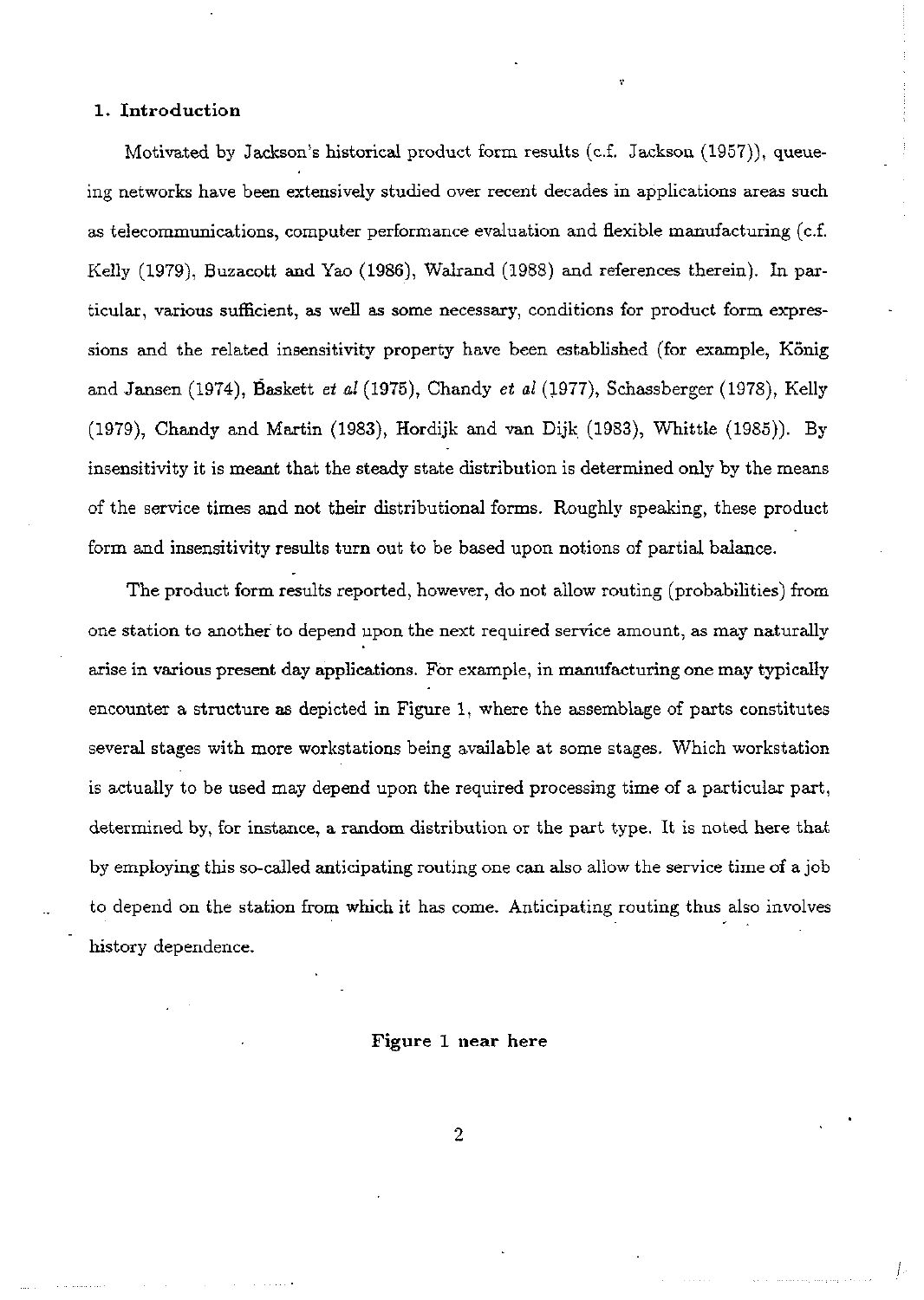This paper aims to generalise standard product form results to queueing networks with anticipating routing. A product form expression will be obtained that averages out the dependencies between routing and service. Though standard in form, this expression is non-standard in that the means of the service distributions are replaced by specially computed parameters. These parameters, however, have the natural interpretation of mean service times such as observed by the system in equilibrium. The computation of these parameters comes down to solving the standard trafHc equations with routing probabilities averaged over the known service distributions. It is interesting to note, moreover, that while conventionally partial balance yields insensitivity results, in this paper it is used to obtain results that explicitly depend on service distributional forms. The results of this paper partially relate to recent age dependent routing results of Rumsewicz and Henderson (1987), but are in fact complementary and require a more complicated averaging procedure.

To highlight the essential feature .of anticipating routing and its consequences, the presentation will first be restricted to closed systems and one job type. The extended formula for open systems, multiple job types and more general service rates is presented and briefly argued as being direct. As particular examples we show that the standard Jackson network and networks with mixed stations are special cases.

#### **2. Model, product form result and examples**

#### **\_ 2.1 Mode l**

Consider a closed network comprising of a set of labelled queues  $\mathcal{N} = \{1, 2, ..., N\}$  and *M* customers. The state of the network can be represented by a vector  $\mathbf{n} = (n_1, n_2, \ldots, n_N)$ , where  $n_i$  is the number of customers present at queue *i*. Assume that service facility *i* works at a rate  $\phi_i(n_i)$  when  $n_i$  customers are present and a proportion  $\gamma_i(l,n)$  of this effort is dedicated to the customer in position  $l$  when the state is n. If, after the arrival of a customer to queue *i* the state of the network is n, the customer moves into position *l* with probability  $\delta_i(l,n)$ . When a customer leaves position *l* in queue *i* the customers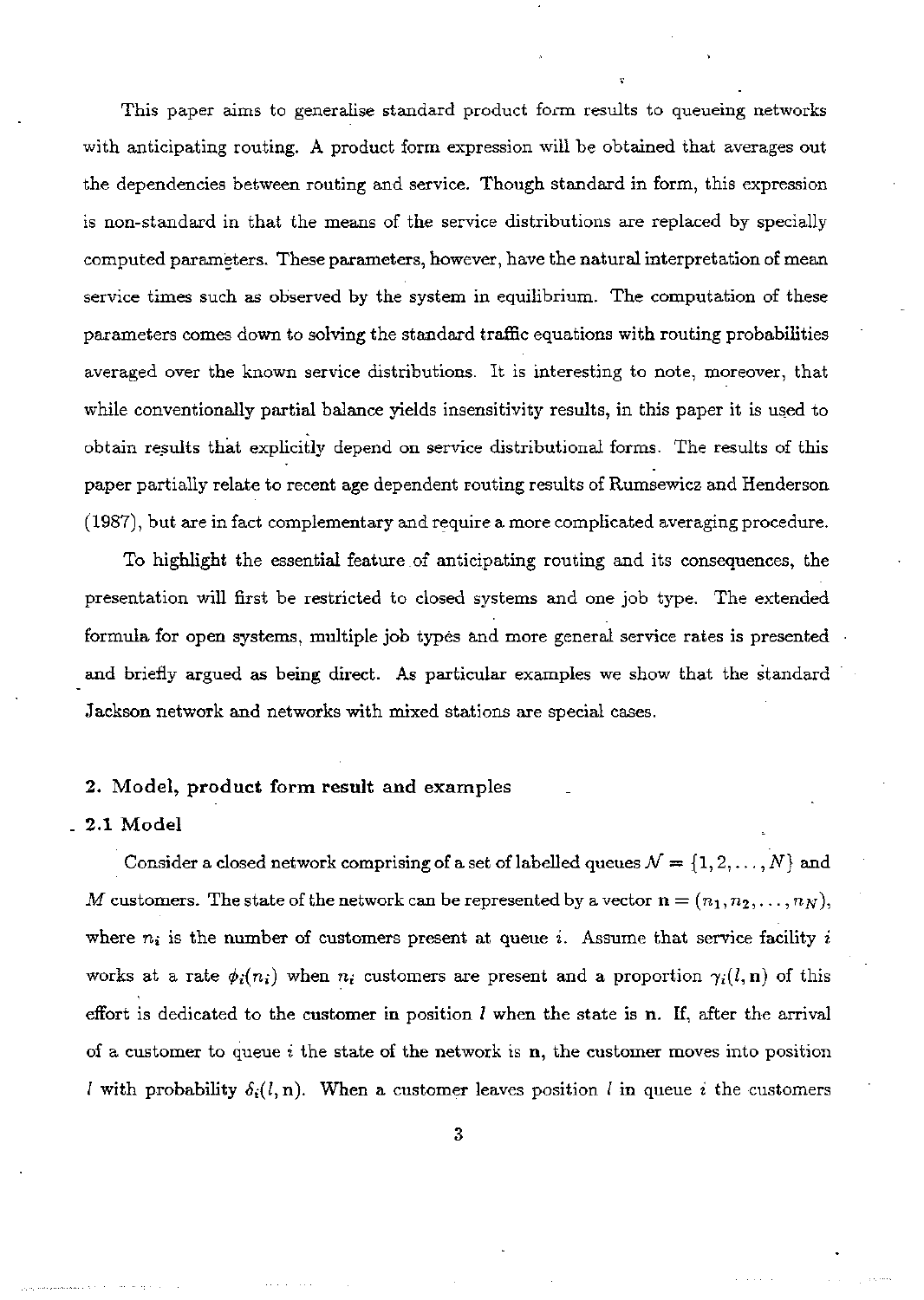in positions  $l + 1, \ldots, n_i$  move to positions  $l, \ldots, n_i-1$  respectively. Similarly, when a customer moves into position *l* the customers in positions  $l, \ldots, n_i - 1$  move into positions  $l + 1, \ldots, n_i$ . Note that

(2.1) 
$$
\sum_{l=1}^{n_i} \gamma_i(l, \mathbf{n}) = \sum_{l=1}^{n_i} \delta_i(l, \mathbf{n}) = 1.
$$

**Definition**: Queue *i* is symmetric if and only if  $\gamma_i(l, n) = \delta_i(l, n)$  for all l, n.

Let the set of symmetric queues be  $S \subseteq \mathcal{N}$ .

On leaving queue  $i \in \mathcal{N}$ , a customer moves to a queue  $j \in \mathcal{S}$ , and requires a service  $y \in (0, \infty)$  with probability density  $p_{ij}(y)$ . The customer moves to a queue  $j \in \mathcal{N} - \mathcal{S}$  with probability *pij* and requires a service time drawn from a negative exponential distribution with mean  $\mu_i^{-1}$ . For  $i \in \mathcal{N}, j \in \mathcal{S}$ , let

(2.2) 
$$
p_{ij} = \int_0^\infty p_{ij}(y) dy
$$

and note that

(2.3) 
$$
\sum_{j \in \mathcal{N}} p_{ij} = 1, \quad \forall i \in \mathcal{N}.
$$

Without loss of generality assume that the probability matrix *{pij}* is irreducible. By also recalling (3), there thus exists a unique probability distribution  $\{\lambda_1, \lambda_2, \ldots, \lambda_N\}$ satisfying the traffic equations

(2.4) 
$$
\lambda_i = \sum_{j \in \mathcal{N}} \lambda_j p_{ji}, \quad \forall i \in \mathcal{N}.
$$

Define a microstate  $x = (x_{il}, i \in \mathcal{N}, l = 1, ..., n_i)$ , where  $x_{il}$  is the residual service requirement of the customer in position  $l$  of queue  $i$  and let  $\mathbf{x} - (i, l) + (j, m, y)$  be the state created from x by the removal of the customer in position / of queue *i* and the insertion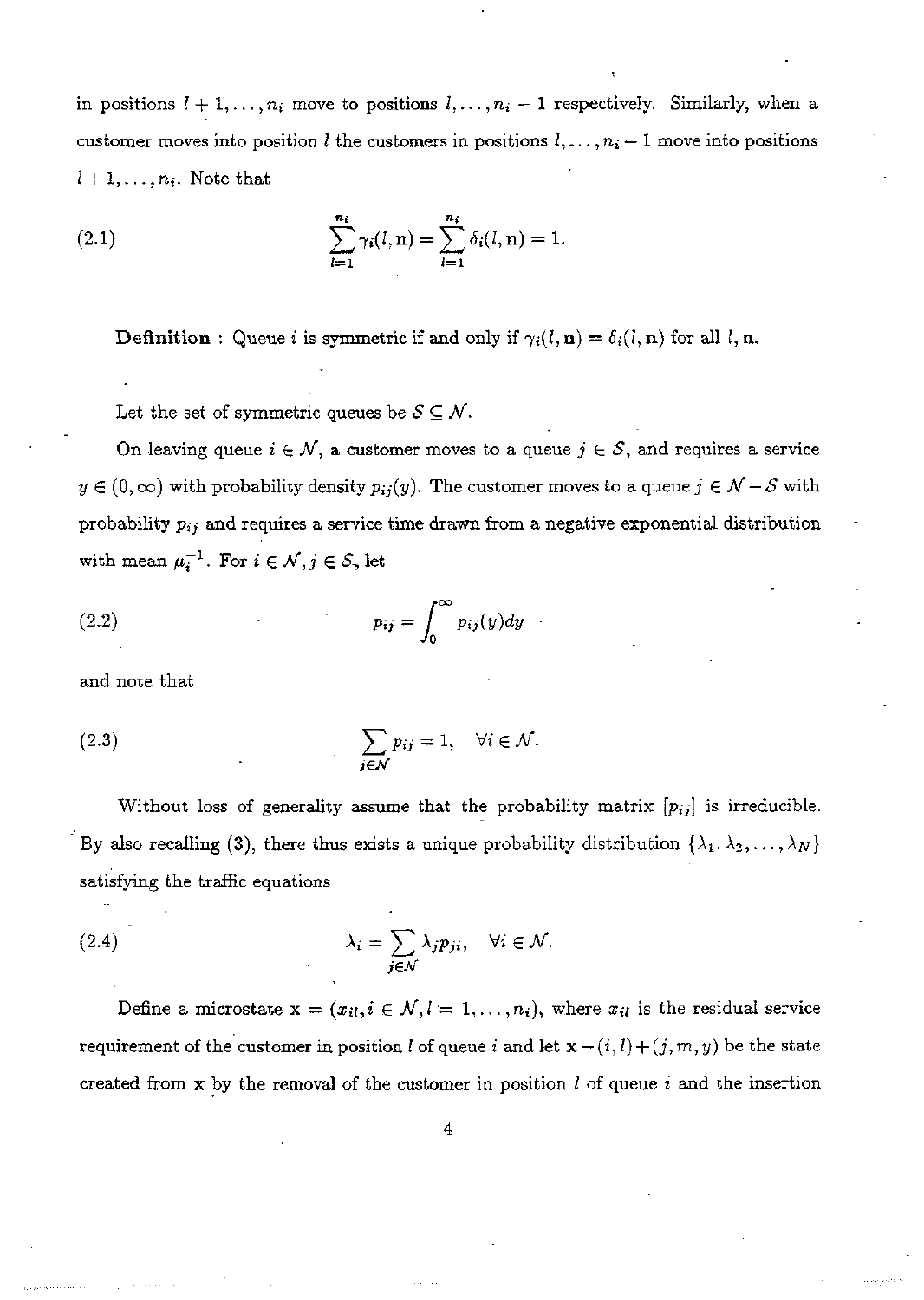of a customer with residual service time *y* in position *m* of queue *j .* Again without loss of generality, assume that the corresponding Markov process has a unique equilibrium density function which is continuously differentiable in all its arguments.

#### **2.2 Product form result**

#### **Theorem 2.1**

With *C* a normalising constant, for any feasible x the equilibrium density is given by

(2.5) 
$$
\pi(\mathbf{x}) = C \prod_{i \in \mathcal{N}} \prod_{l=1}^{n_i} \left( \frac{\lambda_i}{\phi_i(l)} \right) (1 - G_i(x_{il})),
$$

where

(2.6) 
$$
G_i(y) = \begin{cases} 1 - \exp(-\mu_i y) & \text{for } i \in \mathcal{N} - \mathcal{S} \\ \sum_{j \in \mathcal{N}} \int_0^y \lambda_j p_{ji}(u) du / \lambda_i & \text{for } i \in \mathcal{S}. \end{cases}
$$

**Remark** : It is interesting to notice the form that  $G_i(.)$  takes for  $i \in S$  as the actual service time for a customer at queue *i* depends on the queue that it came from. When considered in equilibrium, however, queue *i* behaves as if it is receiving customers in a Poisson stream at rate  $\lambda_i$ , according to the traffic equations (2.4). The service at queue i then seems to ignore routing and source dependencies by averaging over the respective service time density functions according to the relative arrival rates  $\lambda_j p_{ji}/\lambda_i$ . Correspondingly,  $G_i(.)$ has the interpretation that one would expect by simply averaging all of the features of the process per queue while ignoring queue dependencies.

**Proof:** Recalling that  $\pi(x)$  is assumed to be continuously differentiable, the supplemented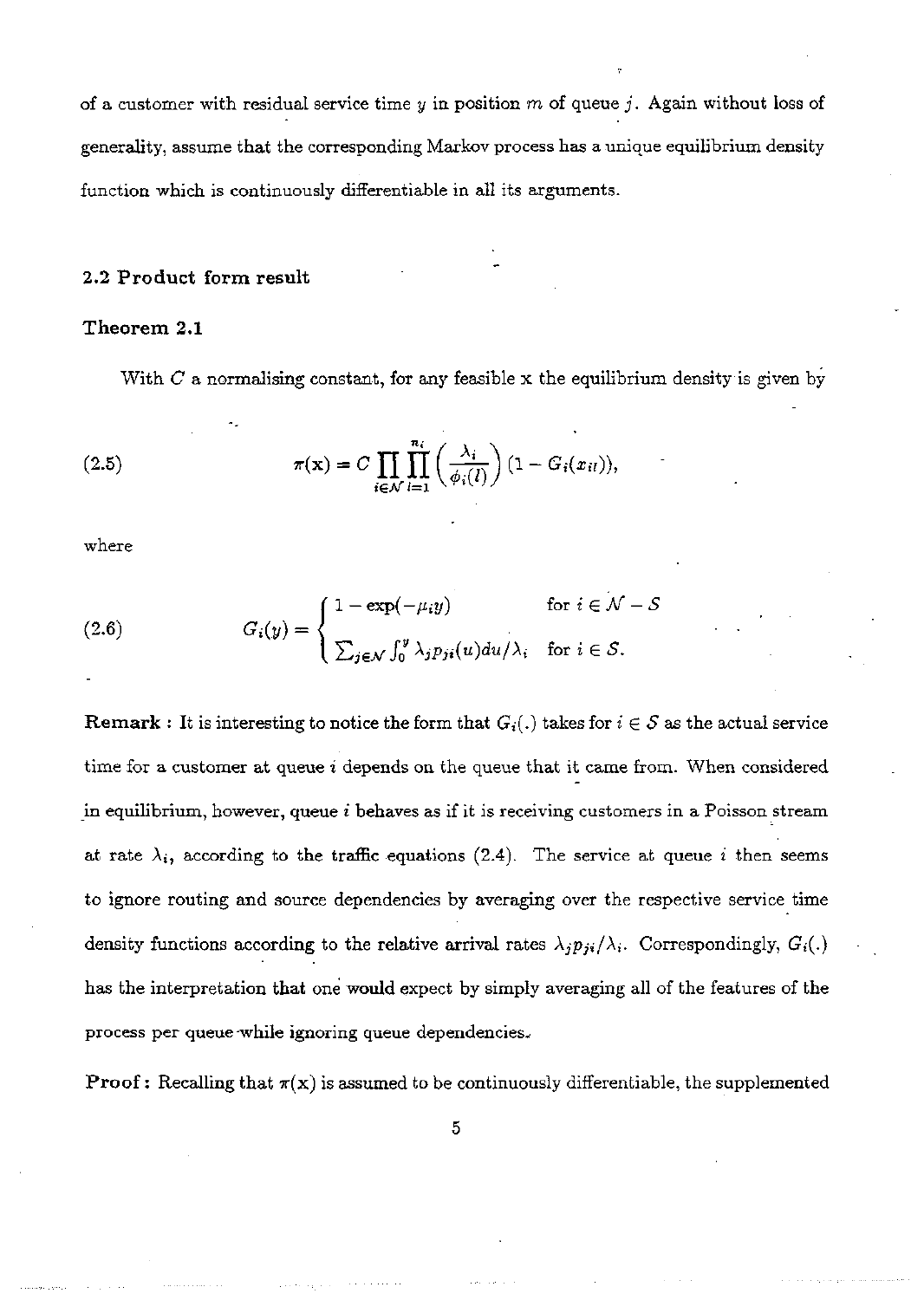global balance equations require that

$$
(2.7) \sum_{i \in \mathcal{N}-S} \left[ \sum_{l=1}^{n_i} \frac{\partial}{\partial x_{il}} \pi(\mathbf{x}) \gamma_i(l, \mathbf{n}) \phi_i(n_i) + \sum_{j \in \mathcal{N}} \sum_{m=1}^{n_i+1} \pi(\mathbf{x} - (i, l) + (j, m, 0^+)) \gamma_j(m, n_j + 1) \phi_j(n_j + 1) p_{ji} \delta_i(l, \mathbf{n}) \mu_i \exp(-\mu_i x_{il}) \right] + \sum_{i \in S} \sum_{l=1}^{n_i} \left[ \frac{\partial}{\partial x_{il}} \pi(\mathbf{x}) \gamma_i(l, \mathbf{n}) \phi_i(n_i) + \sum_{j \in \mathcal{N}} \sum_{m=1}^{n_j+1} \pi(\mathbf{x} - (i, l) + (j, m, 0^+) ) \gamma_j(m, n_j + 1) \phi_j(n_j + 1) p_{ji}(x_{il}) \delta_i(l, \mathbf{n}) \right]
$$

 $= 0.$ 

It is assumed that the set of equations (2.7) has a unique, non-negative solution. When expression (2.5) is substituted into the first term of equation (2.7), for each  $i \in \mathcal{N} - \mathcal{S}$ , the term in [ ] reduces to

$$
\pi(\mathbf{x}) \sum_{i=1}^{n_i} \left[ -\mu_i \gamma_i(l, \mathbf{n}) \phi_i(n_i) + \sum_{j \in \mathcal{N}} \sum_{m=1}^{n_j+1} \frac{\lambda_j}{\lambda_i} \phi_i(n_i) \gamma_j(m, n_j+1) p_{ji} \delta_i(l, \mathbf{n}) \mu_i \right]
$$
  
(2.8)  

$$
= \pi(\mathbf{x}) \frac{\mu_i \phi_i(n_i)}{\lambda_i} \left[ -\lambda_i + \sum_{j \in \mathcal{N}} \lambda_j p_{ji} \right],
$$
  

$$
= 0,
$$

where the first equality follows from (2.1) and the second from (2.4).

Substituting expression (2.5) into the second term of equation (2.7), for each  $i \in S$ and position  $l = 1, 2, ..., n_i$ , the term in [ ] reduces to

$$
\frac{\pi(\mathbf{x})}{1 - G_i(x_{il})} \left[ -\frac{d}{dx_{il}} G_i(x_{il}) \gamma_i(l, \mathbf{n}) \phi_i(n_i) + \sum_{j \in \mathcal{N}} \sum_{m=1}^{n_j+1} \frac{\lambda_j}{\lambda_i} \phi_i(n_i) \gamma_j(m, n_j + 1) p_{ji}(y) \delta_i(l, \mathbf{n}) \right]
$$
\n
$$
= \pi(\mathbf{x}) \phi_i(n_i) \gamma_i(l, \mathbf{n}) \left[ -\frac{d}{dx_{il}} G_i(x_{il}) + \sum_{j \in \mathcal{N}} \lambda_j p_{ji}(y) / \lambda_i \right] = 0,
$$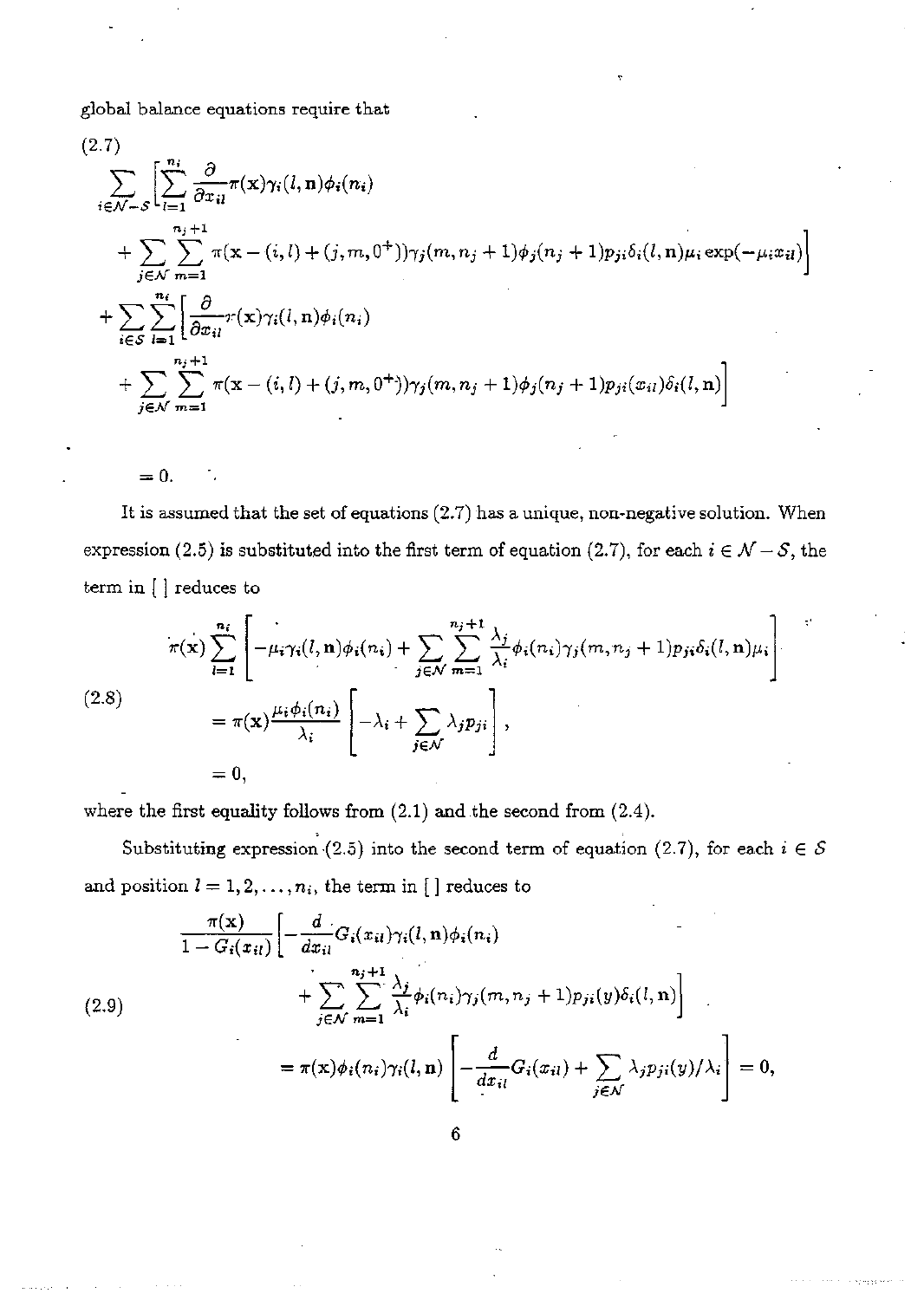where the first first equality follows from (2.1) and  $\gamma_i(l,n) = \delta_i(l,n)$ , for  $i \in S$ , and the second from the integral expression  $(2.6)$  for  $i \in S$ .

Recalling the uniqueness assumption, expression (2.5) is thus the equilibrium density for any feasible x.

**Remark** : Note that in the proof given above, we actually verified balance per queue for non-symmetric queues and per position for symmetrie queues. These notions of partial balance are well-known in the literature (c.f. Chandy *et al* (1977), Kelly(1979), Hordijk and van Dijk (1983)) for proving product form results. Their applicability for the present non-standard network is therefore of interest in itself. In particular, while in standard frameworks balance per position will lead to insensitivity results (that is, results independent of the distributional forms of the service requirements except through their means, e.g. König and Jansen, (1974), Barbour (1976), Schassberger (1978)) in the present framework it is used to obtain a result which is dependent upon the service time distributions. However, the following "insensitivity analogue" can be concluded,

#### **Corollary 2.2**

For  $i \in \mathcal{N}$ , let  $\mu_i^{-1}$  be the mean of  $G_i(.)$ , that is,

(2.10) 
$$
\mu_i^{-1} = \int_0^\infty (1 - G_i(y)) dy = \frac{1}{\lambda_i} \int_0^\infty (\lambda_i - \sum_{j \in \mathcal{N}} \lambda_j p_{ji}(y)) dy.
$$

The equilibrium distribution is given by

(2.11) 
$$
\pi(\mathbf{n}) = C \prod_{i \in \mathcal{N}} \left(\frac{\lambda_i}{\mu_i}\right)^{n_i} \prod_{l=1}^{n_i} \frac{1}{\phi_i(l)}.
$$

**Proof**: By integrating equation (2.4) from zero to infinity for each  $x_{il}$ ,  $l = 1, 2, ..., n_i$ ,  $i = 1, 2, ..., N$ .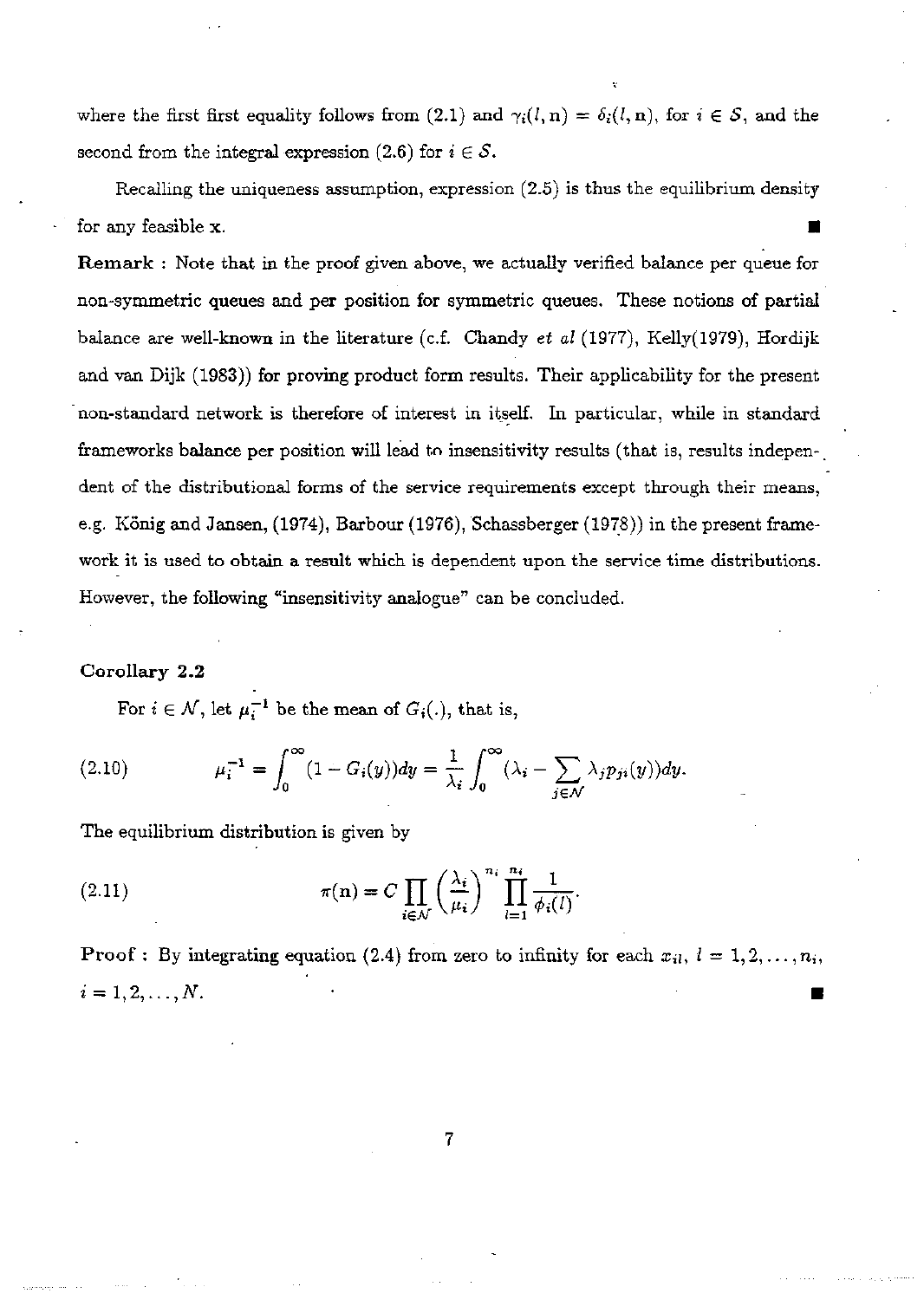#### **2.3 Examples**

**Jackson Networks** : Consider a network of the type described in Section 2.1 but where the routing probabilities for moving to queue *i* after completing service at queue *j* are fixed to be  $p_{ji}$ . At queue *i*,  $i \in S$ , the service time of the customer is drawn from a general distribution  $\hat{G}_i(.)$  with mean  $\mu_i^{-1}$ . If  $i \in \mathcal{N} - \mathcal{S}$  the service time is negative exponentially distributed with mean  $\mu_i^{-1}$ .

Then, in the notation of Section 2.1, the anticipating routing densities,  $p_{ji}(y)$ , are given by  $p_{ji}(y) = p_{ji} \frac{d}{dy} \hat{G}_i(y)$  for  $i \in S$ . From equations (2.4) and (2.6), we now find

(2.12) 
$$
G_i(y) = \sum_{j \in \mathcal{N}} \frac{\lambda_j}{\lambda_i} p_{ji} \hat{G}_i(y) = \hat{G}_i(y).
$$

The equilibrium distribution given by equation (2.11) now corresponds with the well known result on Jackson networks (see Jackson (1957), Chandy and Martin (1983)).

**Mixed networks** : Consider a network as described in Section 2.1. For each  $j \in \mathcal{N}$ , let  $O_2(j) \subseteq \mathcal{S}$ , be a subset of symmetric nodes and let  $O_1(j) = \mathcal{N} - O_2(j)$  be its complement. Jobs completing service at queue  $j$ , move to queue  $i \in O_1(j)$  with probability  $\hat{p}_{ji}$  and receive a service time drawn from a general distribution  $\hat{G}_i(.)$ , for  $i \in \mathcal{S}$ , or from a negative exponential distribution, mean  $\mu_i^{-1}$ , for  $i \in \mathcal{N} - \mathcal{S}$ . Hence with probability  $[1-\sum_{i\in O_1(i)}\hat{p}_{ji}]$  their next service time, y, is drawn from the general distribution  $\bar{G}_j(.)$ and the job moves to queue  $i \in O_2(j)$  with probability  $\bar{p}_{ji}(y)$ . That is, a node  $i \in O_2(j)$  is chosen dependent upon the next service requirement. As a result, for  $i \in S$ , it is possible to distinguish  $I_1(i) = \{j|i \in O_1(j)\}$  and  $I_2(i) = \mathcal{N} - I_1(i)$ .  $I_1(i)$  is the set of queues that send jobs to queue *i* according to fixed routing probabilities, while  $I_2(i)$  is to be interpreted as the set of queues that use service anticipating routing before sending jobs to queue *i.*  This routing is schematically illustrated in Figures 2 and 3. Such processes might be used to model systems where lengthy jobs may incur penalties at some queues. Note that

(2.13) 
$$
\sum_{i \in O_1(j)} \hat{p}_{ji} + \sum_{i \in O_2(j)} \int_0^\infty \overline{p}_{ji}(y) d\overline{G}_j(y) = 1, \quad \forall j \in \mathcal{N}.
$$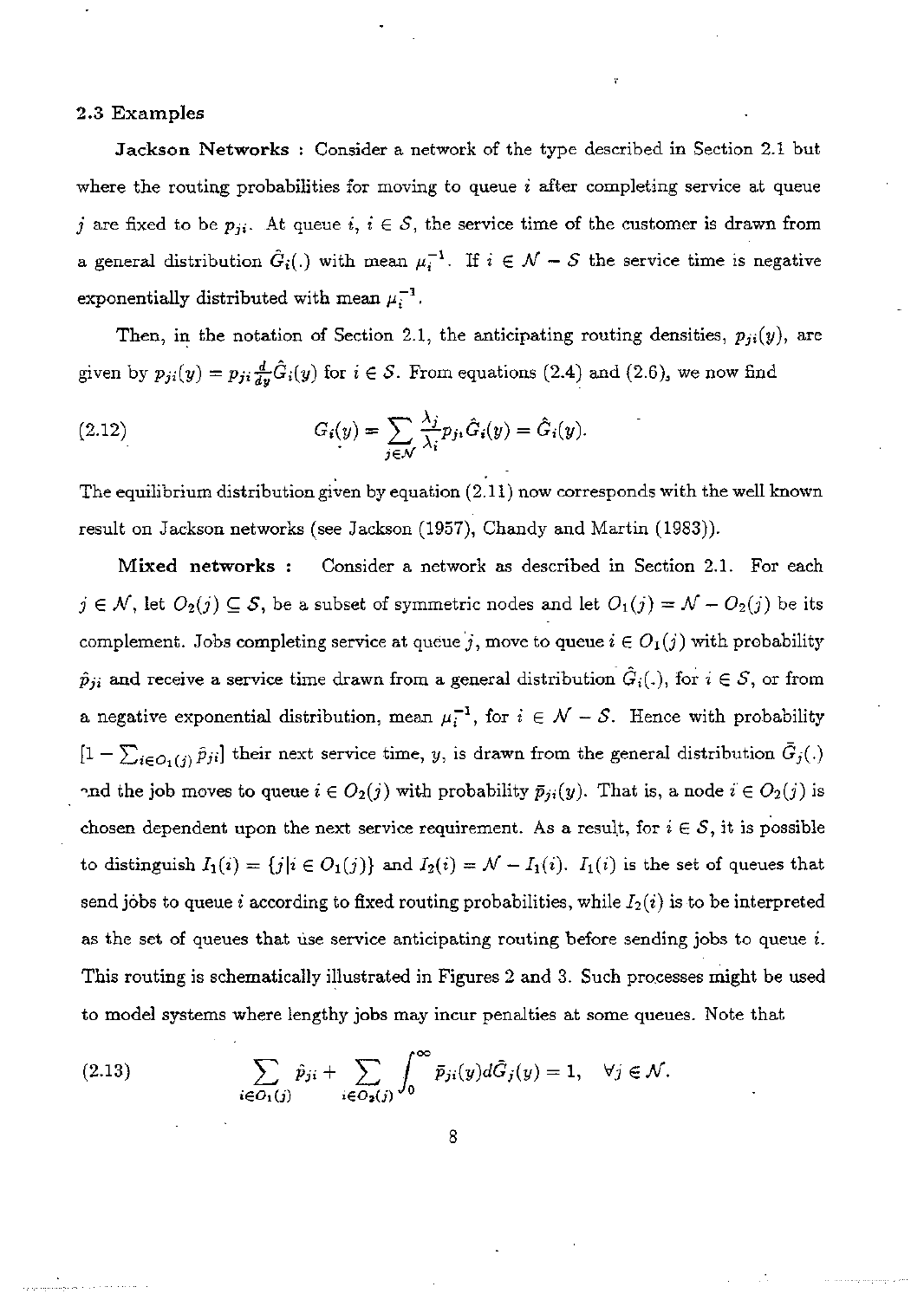#### **Figures 2 and 3 near here**

The anticipating routing probabilities,  $p_{ji}(y)$ , are given by

(2.14) 
$$
p_{ji}(y) = \begin{cases} \hat{p}_{ji} \frac{d}{dy} \hat{G}_i(y) & \text{for } j \in I_1(i) \leftrightarrow i \in O_1(j) \\ \bar{p}_{ji}(y) \frac{d}{dy} \bar{G}_j(y) & \text{for } j \in I_2(i) \leftrightarrow i \in O_2(j) \end{cases}
$$

and the effective service time distribution,  $G_i(.)$ , is given by

(2.15) 
$$
G_i(y) = \frac{1}{\lambda_i} \left[ \sum_{j \in I_1(i)} \lambda_j \hat{p}_{ji} \hat{G}_i(y) + \sum_{j \in I_2(i)} \lambda_j \int_0^\infty \bar{p}_{ji}(y) d\bar{G}_j(y) \right].
$$

#### 3. Extensions

Section 2 has been restricted to closed networks with only one customer type and simple forms for the service effort at each queue so as not to distract from the essential features of the results being presented. However, the extension to open networks with many customer types and a more general form for the service effort is, as will be argued below, straightforward.

Consider a network which comprises a set of labelled queues  $\mathcal{N} = \{1, 2, ..., N\}$  with customers labelled by type from the set  $T = \{1, 2, ..., T\}$ . The state of the network can be represented by a vector c which gives the type of customer in each position of each queue. Let  $n(i, t)$  be the number of type t customers in queue i. Define  $n = (n(i), 1 \le i \le N)$ , where  $n(i) = \sum_{t \in \mathcal{T}} n(i, t)$ , to be the "macrostate" giving the total number of customers at each node, irrespective of type and  $e_i$  to be an  $N$ -vector with a one in the  $i^{th}$  position and zeroes elsewhere.

Assume that service facility *i* works at a rate  $\phi_i(\mathbf{n}) = \Phi(\mathbf{n} - \mathbf{e}_i)/\Phi(\mathbf{n})$  for arbitrary  $\Phi(.)$  and a proportion  $\gamma_i(l,n)$  of this effort is dedicated to the customer in position l when the macrostate is n. Customers of type *t* arrive at queue *i* from outside the network in a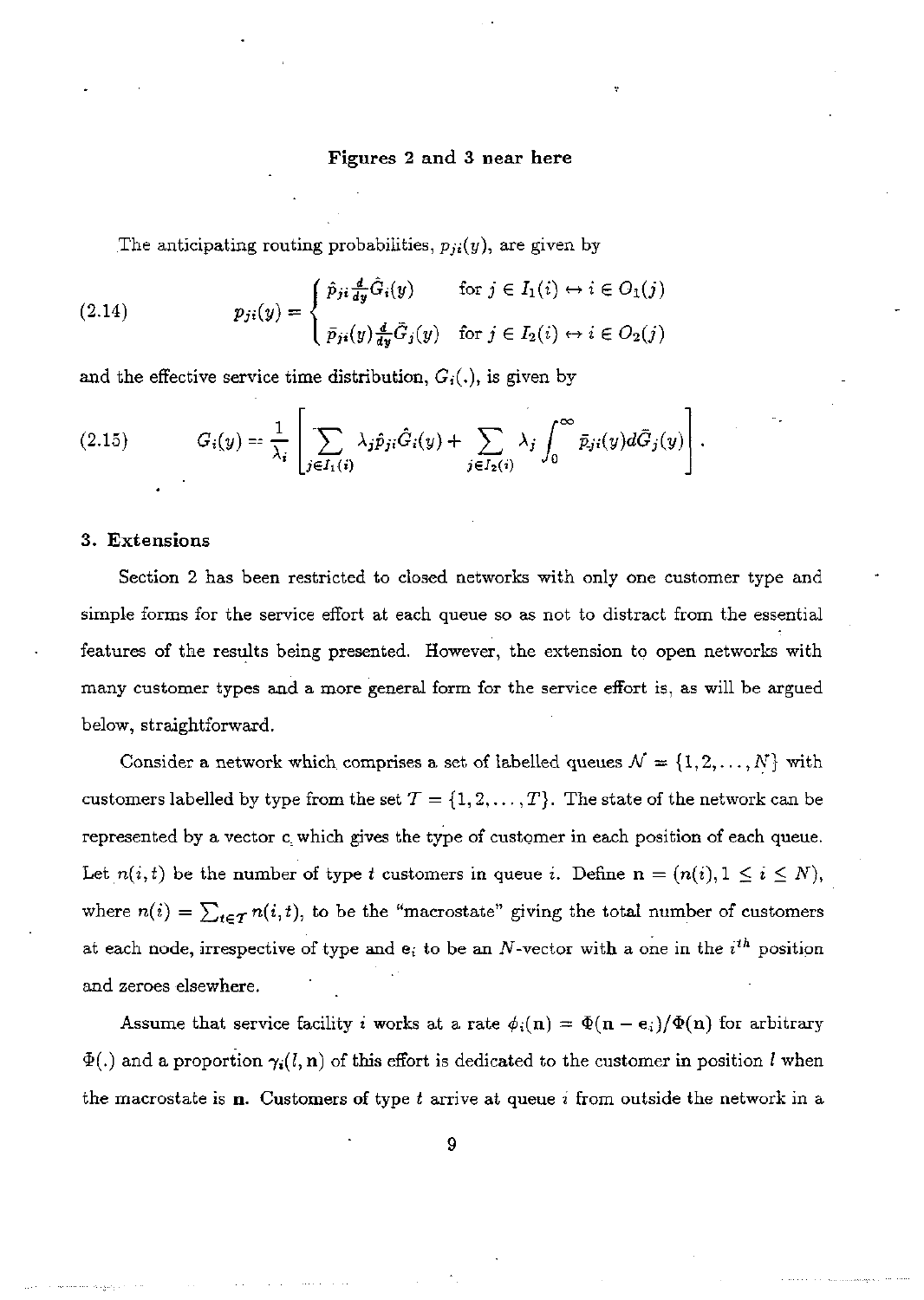Poisson stream at rate  $\nu_{it}$ . If, after the arrival of a customer to queue *i* the macrostate is n, the customer moves into position *l* with probability  $\delta_i(l,n)$ . As in Section 2.1, when a customer leaves position *l* in queue *i* the customers in positions  $l + 1, \ldots, n_i$  move to positions  $l, \ldots, n_i - 1$  respectively. Similarly, when a customer moves into position *l* the customers in positions  $l, \ldots, n_i-1$  move into positions  $l+1, \ldots, n_i$ . Again as in Section 2.1, let the set of symmetric queues be  $S \subseteq \mathcal{N}$ .

Customers of type t arriving from outside the network to queue  $i, i \in S$ , have service time drawn from the general distribution  $\hat{G}_{it}(.)$ . If  $i \in \mathcal{N} - \mathcal{S}$  the service time is negative exponentially distributed with mean  $\mu_i^{-1}$ . A customer of type t, on leaving queue i, for  $i \in \mathcal{N}$ , moves to queue *j*, for  $j \in \mathcal{S}$ , as a customer of type *s* with service requirement *y* with probability density  $p_{ij;ts}(y)$ . The customer moves to queue *j*, for  $j \in \mathcal{N} - \mathcal{S}$ , as a customer of type *s* with probability *pij; ts* and their service time is drawn from a negative exponential distribution with mean  $\mu_i^{-1}$ . For  $i \in \mathcal{N}, j \in \mathcal{S}, s, t \in \mathcal{T}$ , let

(3.1) 
$$
p_{ij;ts} = \int_0^\infty p_{ij;ts}(y) dy.
$$

Note that

(3.2) 
$$
\sum_{j \in \mathcal{N}} \sum_{s \in \mathcal{T}} p_{ij;ts} = 1 \quad \forall (i,t) \in \mathcal{N} \times \mathcal{T}
$$

and let

(3.3) 
$$
\lambda_{it} = \nu_{it} + \sum_{j \in \mathcal{N}} \sum_{s \in \mathcal{T}} \lambda_{js} p_{ji;st}, \quad \forall (i, t) \in \mathcal{N} \times \mathcal{T},
$$

in parallel with Section 2. Without loss of generality it is assumed that there exists a unique solution of the traffic equations (3.3). Similarly, assume that there exists a unique and continuously differentiable equilibrium density function for the c-process.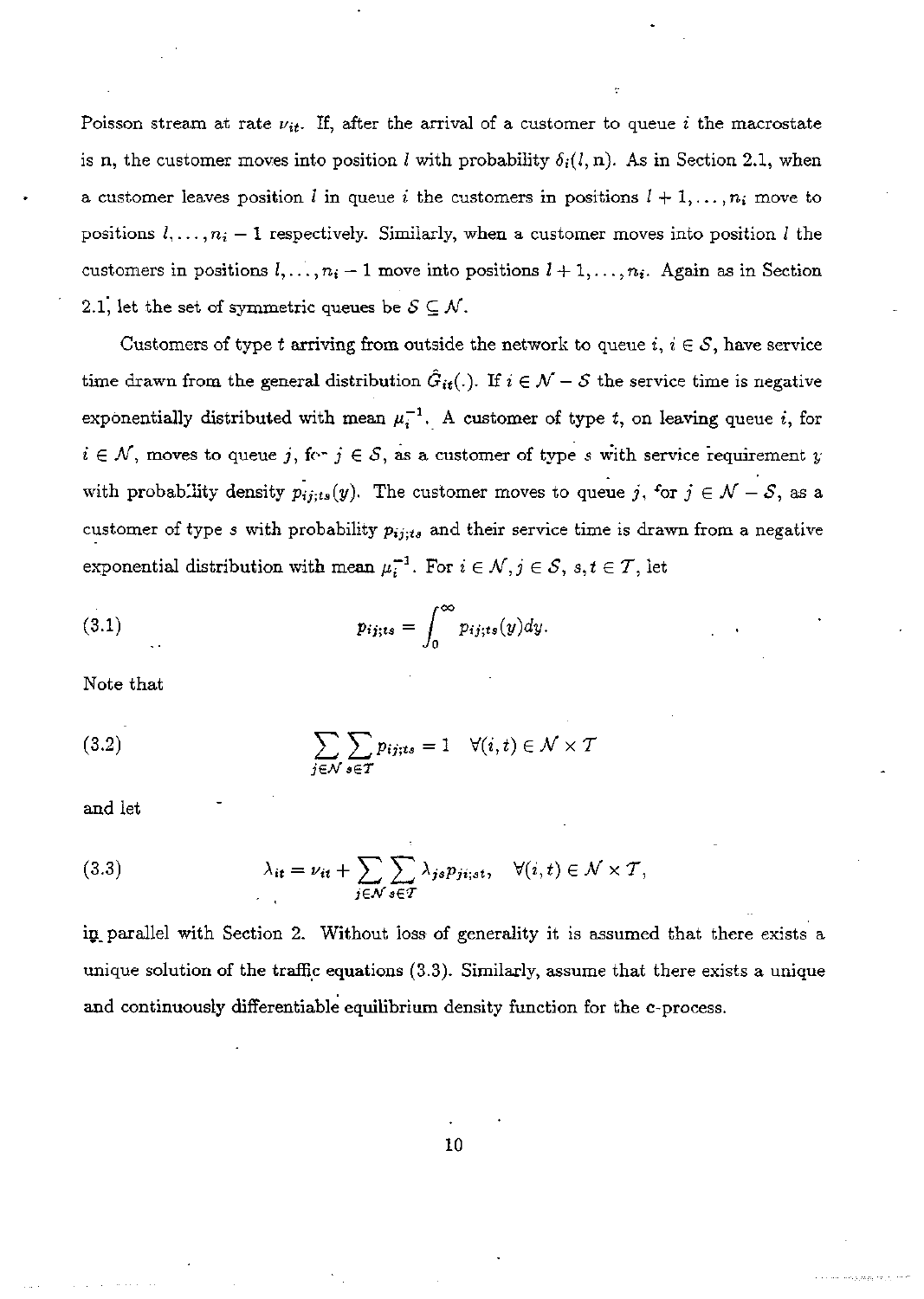#### **Theorem** 3.1

With *D* a normalising constant, the equilibrium distribution for the network described above is given by

(3.4) 
$$
\pi(\mathbf{c}) = D\Phi(\mathbf{n}) \prod_{i \in \mathcal{N}} \prod_{t \in \mathcal{T}} \left(\frac{\lambda_{it}}{\mu_{it}}\right)^{n_{it}}
$$

where

(3.5) 
$$
\mu_{it}^{-1} = \int_0^\infty (1 - G_{it}(y) dy, \quad \forall (i, t) \in \mathcal{N} \times \mathcal{T},
$$

and

(3.6)

$$
G_{it}(y) = \begin{cases} 1 - \exp(-\mu_i y) & \text{for } (i, t) \in (\mathcal{N} - \mathcal{S}) \times \mathcal{T} \\ \left(\sum_{j \in \mathcal{N}} \sum_{s \in \mathcal{T}} \int_0^y \lambda_j p_{ji;st}(u) du + \hat{G}_{it}(y) \nu_{it}\right) / \lambda_{it} & \text{for } (i, t) \in \mathcal{S} \times \mathcal{T}. \end{cases}
$$

**Proof**: The proof follows along similar lines to that given for Theorem 2.1 and is therefore not presented here. Roughly speaking, the essence of the proof of Theorem 1 is the notion of job local balance, on the one hand, and, on the other, the averaging involved in equations (2.5) and (2.6) due to anticipating routing. Provided any extensions retain the notion of balance the product form is guaranteed. As the system described without anticipating routing satisfies this notion of balance the product form is thus retained with anticipating routing. **•** 

#### **Acknowledgement**

The research in this paper has been supported by an award of the Australian Research Grant Scheme.

#### **References**

BARBOUR, A. (1976) Networks of queues and the method of stages. *Adv. Appl. Prob.,*  8, 584-591.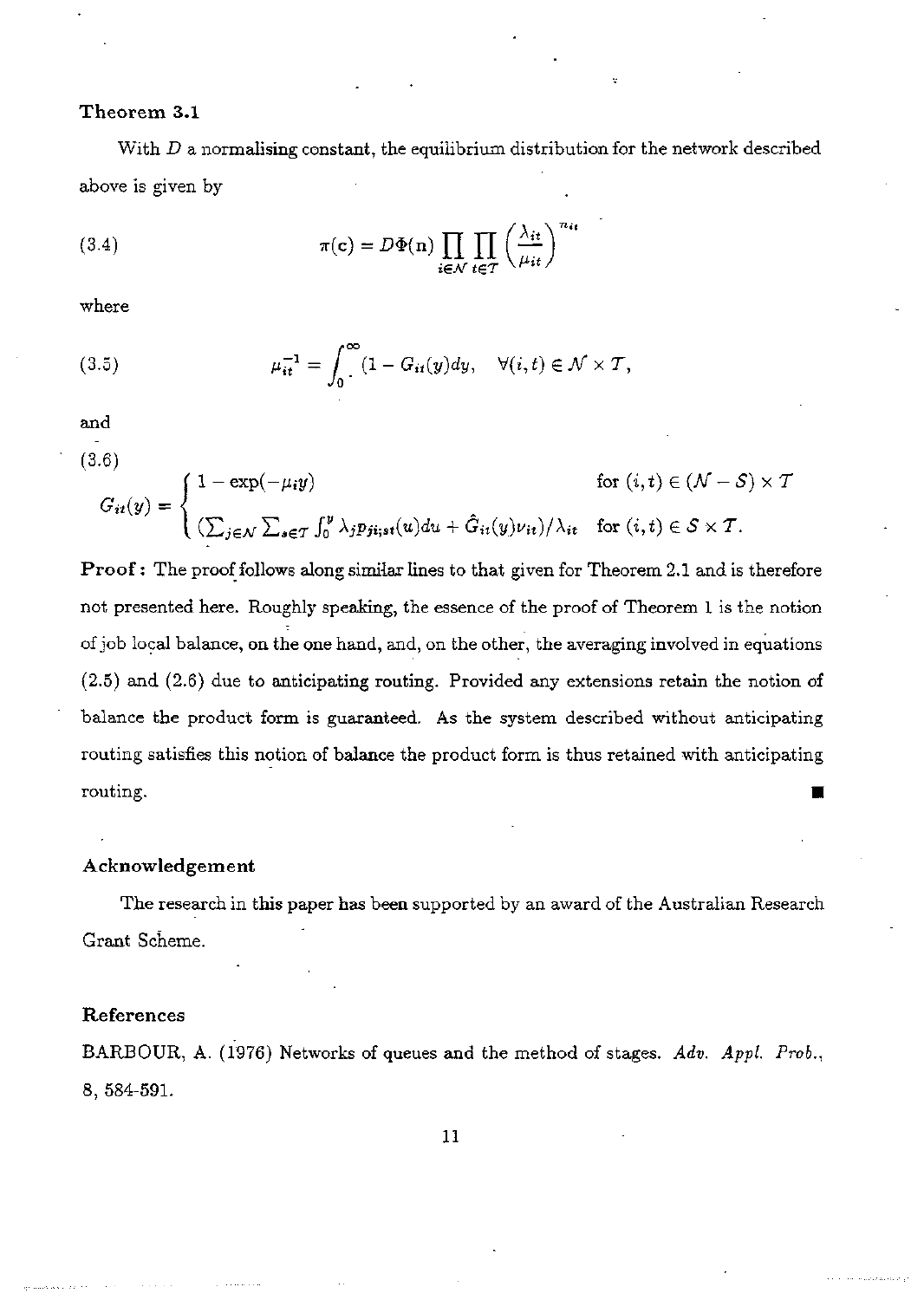BUZACOTT, J.A. AND YAO, D.D. (1986) On queueing network models of fiexible manufacturing systems. *Queueing Syst. Theory Appl,* 1, 5-27.

CHANDY, K.M., HOWARD, J.H., AND TOWSLEY, D.F. (1977) Product form and local balance in queueing networks. *J. Assoc. Comp. Mach.,* 24, 250-263.

CHANDY, K.M. AND MARTIN, J. (1983) A characterization of product form queueing networks. *J. Assoc. Comp. Mach.,* 30, 250-263.

HORDIJK, A., AND VAN DIJK, N. (1983) Networks of queues. Part I: Job-local-balance and the adjoint process. Part II : General routing and service characteristics. Lecture *notes in control and information sciences,* Springer-Verlag, 60, 158-205.

JACKSON, J. (1957) Networks of waiting lines. *Operations Research,* 5, 518-521.

KELLY, F.P. (1979) *Reversibility and stochastic processes.* Wiley, London.

KONIG, D. AND JANSEN, U. (1974) Stochastic processes and properties of invariance for queueing systems with speeds and interruptions. *Trans 7th Prague Conference on Information Theory* Reidel, Dordrecht, 335-343.

RUMSEWICZ, M. AND HENDERSON W. (1987) Insensitivity with age dependent routing. Submitted.

SCHASSBERGER, R. (1978) Insensitivity of steady state distributions of generalised semi-Markov processes with speeds. *Adv. Appl. Prob.* 10, 836-851.

WALRAND J. (1988) *Introduction to queueing networks.* Prentice-Hall, to appear.

WHITTLE, P. (1985) Partial balance and insensitivity. *J. Appl. Prob.* 22, 168-176.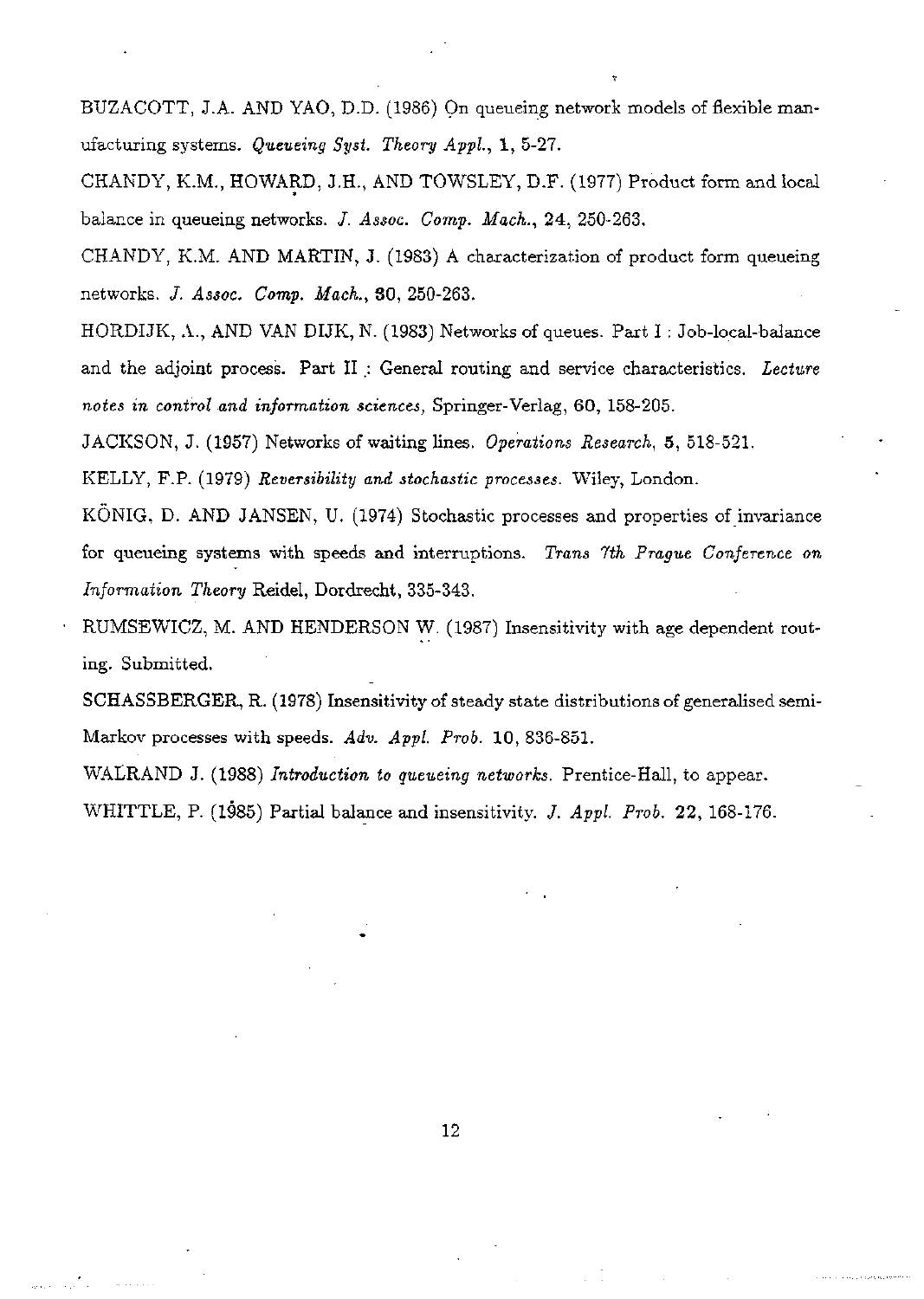

Figure 1. A parts assembly model, where  $y_i$  denotes the service requirement at stage *i.*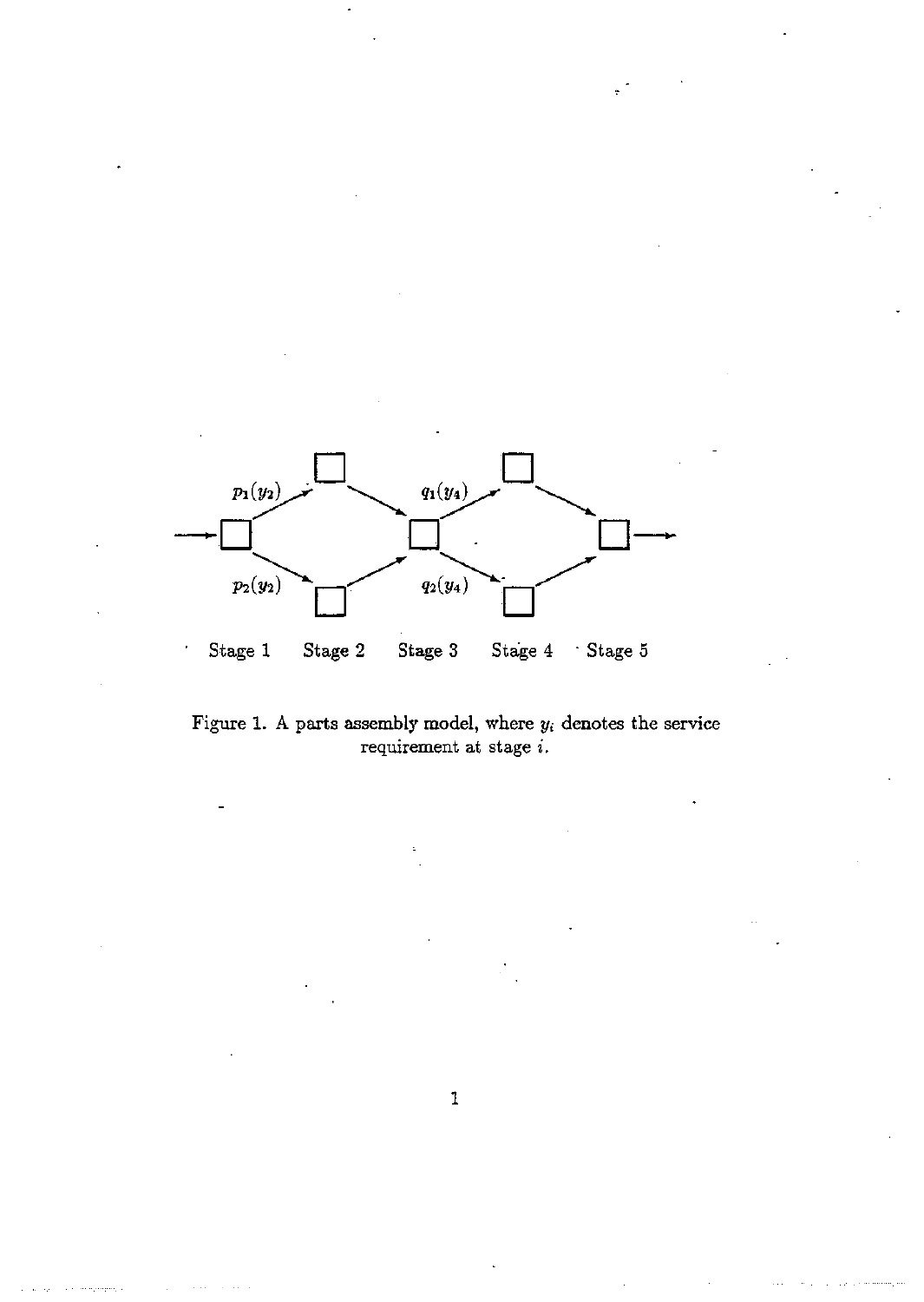



 $\overline{\mathbf{2}}$